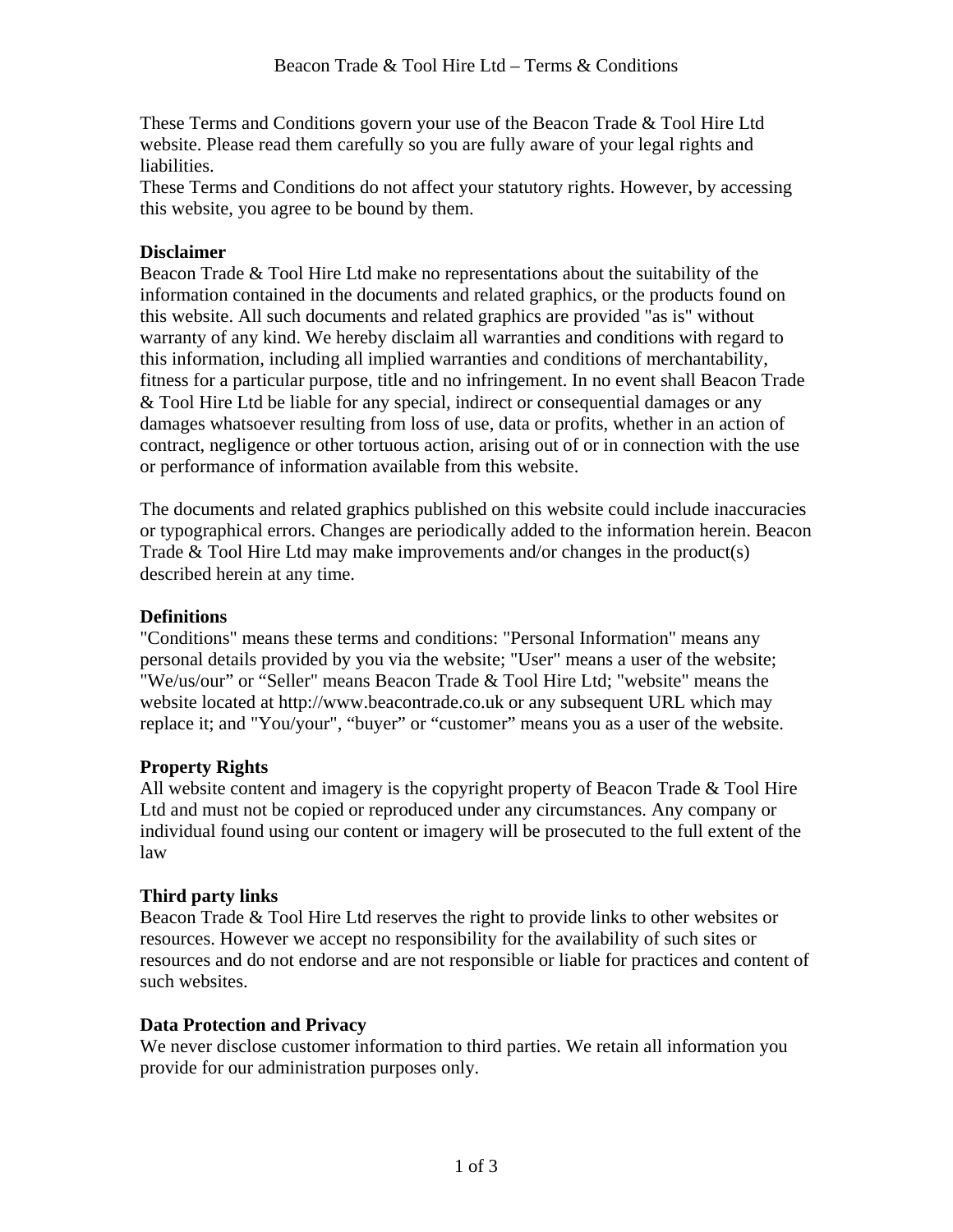#### **Registration/ use of shop**

You must be over 18 to purchase from the on-line shop. All details supplied must be correct and complete to the best of your knowledge. If you do not wish to accept the Terms and Conditions you should discontinue your use of the site. We reserve the right to refuse to process a transaction for any reason or refuse service to anyone at any time at our sole discretion.

#### **Web site security**

All of the information you give us via the website is handled with the utmost respect and confidentiality. We ensure the security of the site by encrypting any of the information that you supply through a secure socket layer (SSL) before it is sent to us. Irrespective of SSL security, credit card data is not retained on the web server but immediately passed into an internal system. Nobody is able to obtain your credit card details or other information other than Beacon Trade & Tool Hire Ltd. No personal or financial details are left unencrypted on a remote server, and such details are never sent by unencrypted internet email. By accepting these terms and conditions when you make a purchase, you authorise us to process payment from the credit card details supplied and to conduct validation checks by cross checking your details.

#### **Prices**

All prices are quoted in pounds sterling  $(\text{\pounds})$  and include VAT @ 17.5%. All prices are exclusive of packing and delivery unless otherwise stated.

# **Payment Methods**

We accept cheques, postal orders, credit cards and debit cards via our secure payment provider WorldPay. All cheques should be made payable to "Beacon Trade & Tool Hire Ltd".

# **International Customers**

Customers from outside the UK can only pay by International credit card. All other terms and conditions apply.

# **Order Acceptance and Processing**

After you have successfully placed an order with us, you will receive an acknowledgement by e-mail of the order you have placed. For security purposes, we cannot deliver the goods to any other address than that supplied when you placed your order. We do reserve the right to refuse any order or part thereof at anytime, either prior to or after sending you our e-mail confirmation, subject to any rights granted to you under applicable consumer law. We accept no liability for any failure to ship products where this results from our inability to do so or our decision on reasonable grounds not to do so, provided that we take all reasonable steps to notify you within 28 days of placing the order that the goods will not be shipped as ordered. In such cases we will not process any payment or will immediately refund any payment made, in full. It is your responsibility to ensure that you order from us with sufficient lead time to prevent any loss or disappointment resulting from such non-shipment. Your statutory rights are unaffected.